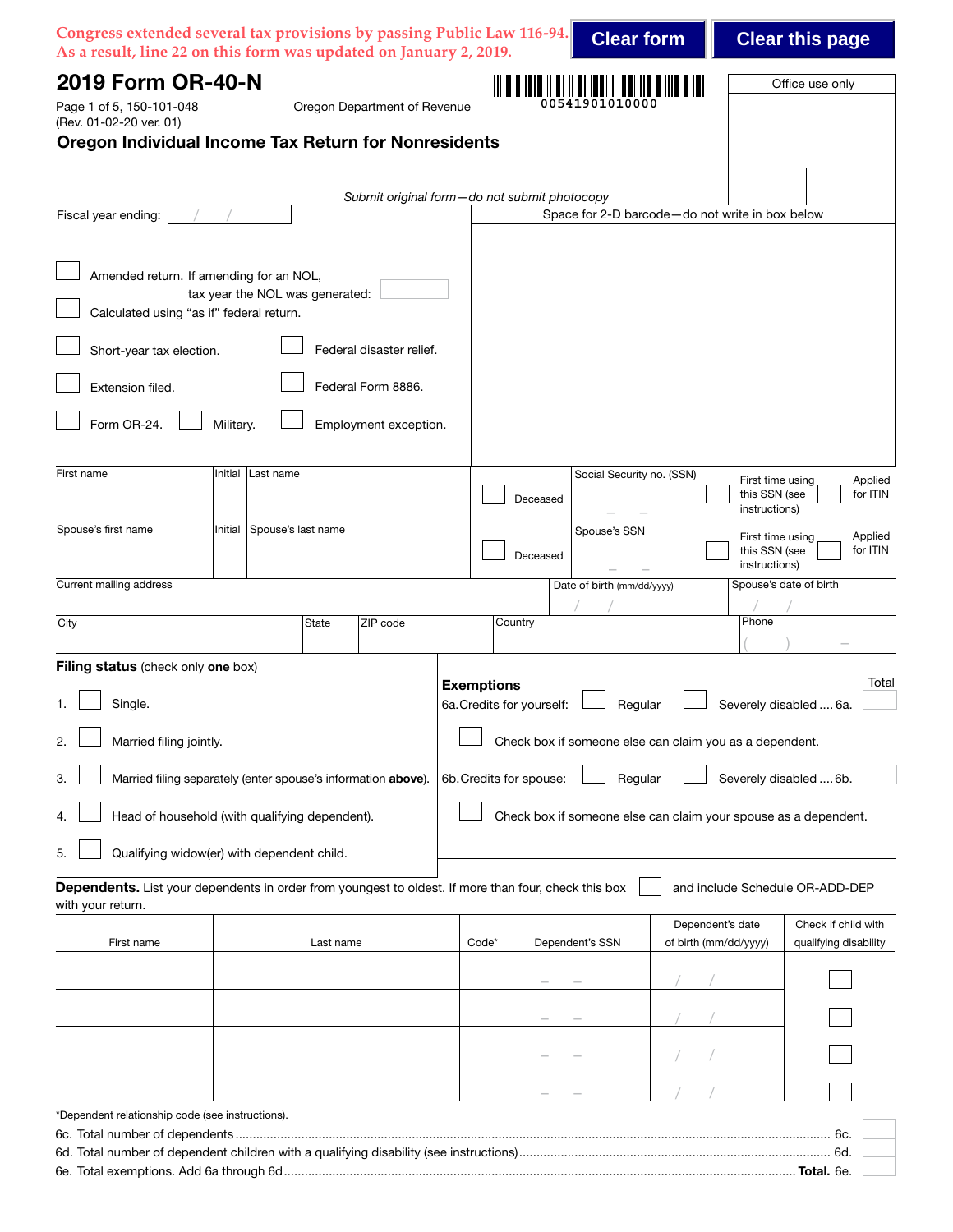# 2019 Form OR-40-N

Page 2 of 5, 150-101-048 O (Rev. 01-02-20 ver. 01)<br>Name Name SSN

|  | regon Department of Revenue |  |
|--|-----------------------------|--|
|--|-----------------------------|--|



### **Clear form Clear this page**

Note: Reprint page 1 if you make changes to this page.

| Income |                                                                         | Federal column (F) |     | Oregon column (S) |      |
|--------|-------------------------------------------------------------------------|--------------------|-----|-------------------|------|
| 7.     | Wages, salaries, and other pay for work from federal Form 1040 or       |                    |     |                   |      |
|        |                                                                         | 7F.                | .00 | 7S.               | .00  |
| 8.     |                                                                         | 8F.                | .00 | 8S.               | .00  |
| 9.     | Dividend income from Form 1040 or 1040-SR, line 3b                      | 9F.                | .00 | 9S.               | .00  |
| 10.    | State and local income tax refunds from federal Schedule 1, line 1 10F. |                    | .00 | 10S.              | .00  |
| 11.    |                                                                         |                    | .00 | 11S.              | .00  |
| 12.    |                                                                         |                    | .00 | 12S.              | .00  |
| 13.    |                                                                         |                    | .00 | 13S.              | .00  |
| 14.    |                                                                         |                    | .00 | 14S.              | .00  |
| 15.    |                                                                         |                    | .00 | 15S.              | .00  |
| 16.    | Pensions and annuities from Form 1040 or 1040-SR, line 4d 16F.          |                    | .00 | 16S.              | .00  |
| 17.    | Schedule E income or loss from federal Schedule 1, line 5 17F.          |                    | .00 | 17S.              | .00  |
| 18.    |                                                                         |                    | .00 | 18S.              | .00  |
| 19.    | Social Security benefits from Form 1040 or 1040-SR, line 5b and unem-   |                    |     |                   |      |
|        | ployment and other income from federal Schedule 1, lines 7 and 8 19F.   |                    |     | 19S.              | .00  |
| 20.    |                                                                         |                    |     | 20S.              | . 00 |

– –

### Adjustments

|     | 21. IRA or SEP and SIMPLE contributions, federal Schedule 1,                |      |      |                   |
|-----|-----------------------------------------------------------------------------|------|------|-------------------|
|     |                                                                             |      | 21S. | - 00'             |
|     | 22. Education deductions from federal Schedule 1, lines 10, 20, and 21 22F. |      | 22S. |                   |
| 23. |                                                                             | . UU | 23S. |                   |
| 24. | Deduction for self-employment tax from federal Schedule 1, line 14.  24F.   |      | 24S. | .001              |
|     | 25. Self-employed health insurance deduction from federal                   |      |      |                   |
|     |                                                                             |      | 25S. |                   |
|     |                                                                             | . UU | 26S. | $.00^{\circ}$     |
| 27. | Total adjustments from Schedule OR-ASC-NP, section 1 27F.                   |      | 27S. | .00 <sup>1</sup>  |
| 28. |                                                                             |      | 28S. | $\sim 00^{\circ}$ |
|     |                                                                             |      | 29S. |                   |
|     |                                                                             |      |      |                   |

### Additions

| 30. | Total additions from Schedule OR-ASC-NP, section 2<br>30F | 30 <sub>S</sub> |  |
|-----|-----------------------------------------------------------|-----------------|--|
| 31. | . Income after additions. Add lines 29 and 30.            |                 |  |

### **Subtractions**

| 32. Social Security and tier 1 Railroad Retirement Board benefits included |                                                     |      |
|----------------------------------------------------------------------------|-----------------------------------------------------|------|
|                                                                            | $\left( \begin{array}{c} \cdot \end{array} \right)$ |      |
|                                                                            | ( ) ( )                                             | 33S. |
|                                                                            |                                                     | 34S  |
| 35. Oregon percentage (see instructions) (not more than 100.0%).  35.      |                                                     | $\%$ |

| é | 33S. |  |
|---|------|--|
|   | 34S. |  |
|   | ℅    |  |

. 00 . 00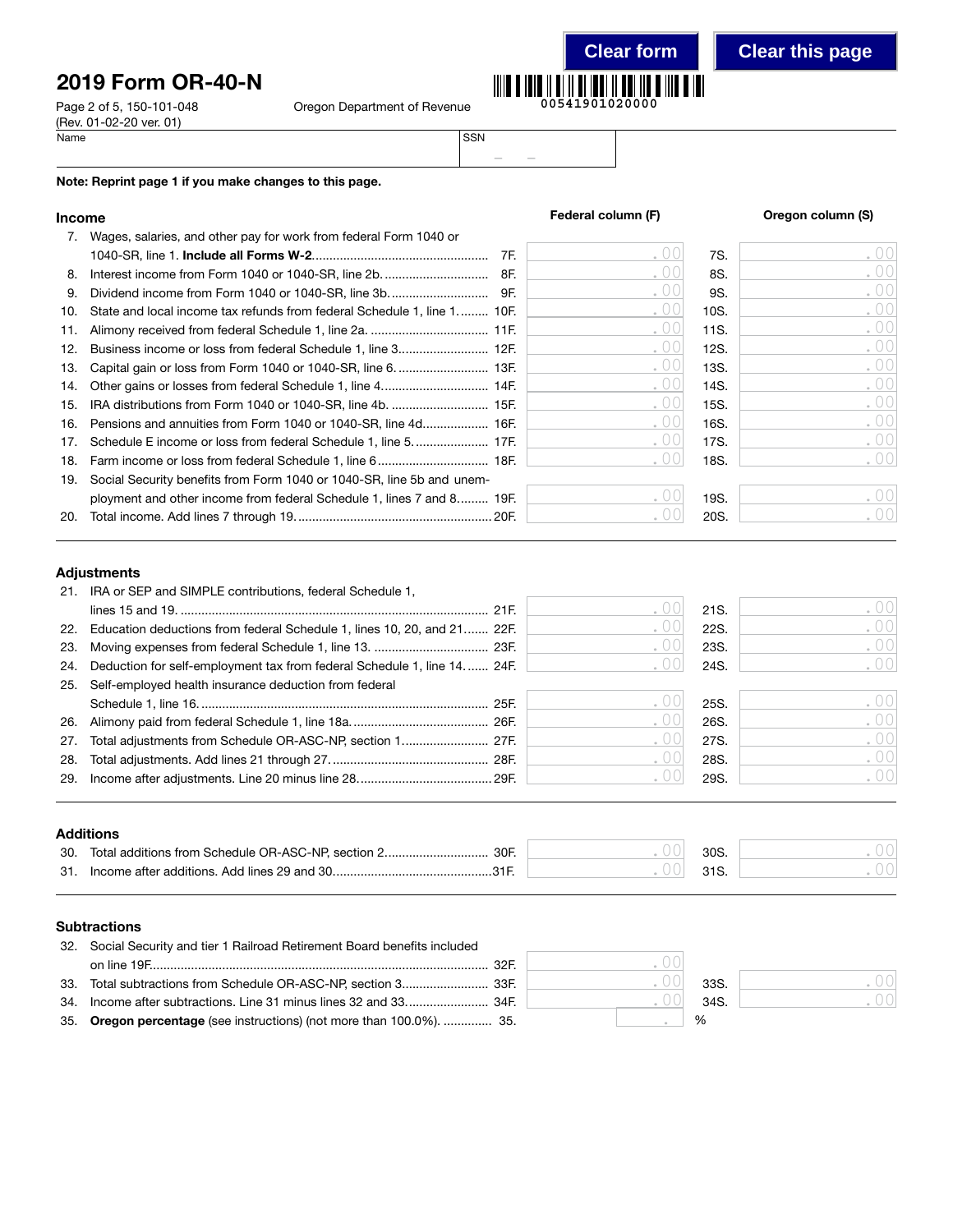### **Clear form Clear this page**

. 00

## 2019 Form OR-40-N



|      | Page 3 of 5, 150-101-048<br>Oregon Department of Revenue                                                              |              |        |
|------|-----------------------------------------------------------------------------------------------------------------------|--------------|--------|
| Name | (Rev. 01-02-20 ver. 01)<br><b>SSN</b>                                                                                 |              |        |
|      |                                                                                                                       |              |        |
|      | Note: Reprint page 1 if you make changes to this page.                                                                |              |        |
|      |                                                                                                                       |              |        |
|      | <b>Deductions and modifications</b>                                                                                   |              |        |
| 36.  |                                                                                                                       |              | .00    |
| 37.  | Oregon itemized deductions. Enter your Oregon itemized deductions from Schedule OR-A, line 23. If you                 |              |        |
|      |                                                                                                                       |              | .00    |
| 38.  |                                                                                                                       |              | 00     |
|      | 65 or older $38b.$<br><b>Blind</b><br>Your spouse was: 38c.<br>65 or older<br>38d.<br>You were: 38a.                  | <b>Blind</b> |        |
| 39.  |                                                                                                                       |              | .00    |
| 40.  |                                                                                                                       |              | .00    |
| 41.  |                                                                                                                       |              | .00    |
| 42.  |                                                                                                                       |              | . $00$ |
| 43.  |                                                                                                                       |              | .00    |
| 44.  |                                                                                                                       |              | .00    |
| 45.  |                                                                                                                       |              | .001   |
|      | Oregon tax                                                                                                            |              |        |
|      | 46. Tax. Check the appropriate box if you're using an alternative method to calculate your tax (see instructions) 46. |              | 00     |
|      | Worksheet OR-FCG<br>Schedule OR-PTE-NR<br>Schedule OR-FIA-40-N<br>46b.<br>46c.<br>46a.                                |              |        |
|      |                                                                                                                       |              | .001   |
| 48.  |                                                                                                                       |              | 00     |
|      | <b>Standard and carryforward credits</b>                                                                              |              |        |
| 49.  |                                                                                                                       |              | .00    |
| 50.  |                                                                                                                       |              | . 00   |
| 51.  |                                                                                                                       |              | .00    |
| 52.  |                                                                                                                       |              | 00     |
| 53.  | Total carryforward credits claimed this year from Schedule OR-ASC-NP, section 6. Line 53 can't be more                |              |        |
|      |                                                                                                                       |              | .00    |
|      |                                                                                                                       |              | . $00$ |

#### Payments and refundable credits

|     |                                                                                                             | .001  |
|-----|-------------------------------------------------------------------------------------------------------------|-------|
|     | 57. Estimated tax payments for 2019. Include all payments you made prior to the filing date of this return, |       |
|     | including real estate transactions. Do not include the amount you already reported on line 56.  57.         | .00   |
|     |                                                                                                             | .001  |
| 59. |                                                                                                             | .001  |
|     | 60. Kicker (Oregon surplus credit). Enter your kicker credit amount (see instructions).                     |       |
|     | If you elect to donate your kicker to the State School Fund, enter -0- and see line 76.  60.                | .001  |
|     |                                                                                                             |       |
|     |                                                                                                             | . 001 |
| 62. |                                                                                                             | .001  |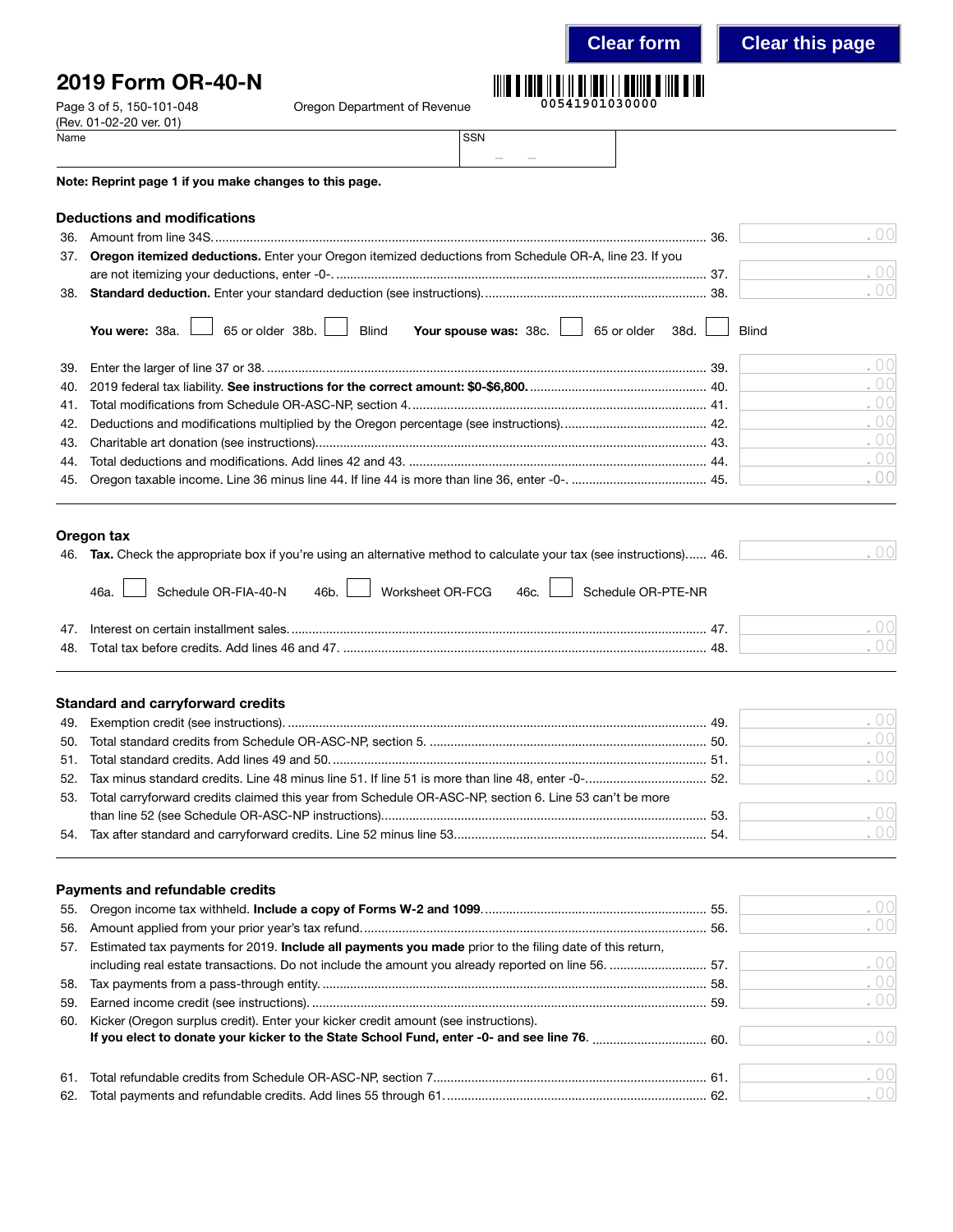# 2019 Form OR-40-N

artment of Revenue



**Clear form Clear this page**

. 00

| Page 4 of 5, 150-101-048 | Oregon Department of Revenue |
|--------------------------|------------------------------|
| (Rev. 01-02-20 ver. 01)  |                              |
| Name                     | SSN                          |

| CCNI<br>--- |
|-------------|

Note: Reprint page 1 if you make changes to this page.

### Tax to pay or refund

|                                                                                       | UU   |
|---------------------------------------------------------------------------------------|------|
|                                                                                       | .00  |
|                                                                                       | .00  |
|                                                                                       | .001 |
| Check box if you annualized: $66b.$<br>Exception number from Form OR-10, line 1: 66a. |      |

|  | . UUI                                                                                                                                                                               |
|--|-------------------------------------------------------------------------------------------------------------------------------------------------------------------------------------|
|  | .00                                                                                                                                                                                 |
|  | .001                                                                                                                                                                                |
|  | .00                                                                                                                                                                                 |
|  | .00                                                                                                                                                                                 |
|  | .00                                                                                                                                                                                 |
|  | .001                                                                                                                                                                                |
|  | .00<br>$\mathcal{L}^{\mathcal{L}}(\mathcal{L}^{\mathcal{L}})$ and $\mathcal{L}^{\mathcal{L}}(\mathcal{L}^{\mathcal{L}})$ and $\mathcal{L}^{\mathcal{L}}(\mathcal{L}^{\mathcal{L}})$ |

### Direct deposit

|                        | 75. For direct deposit of your refund, see instructions. Check the box if the final deposit destination is outside the United States: |  |  |  |  |  |  |  |
|------------------------|---------------------------------------------------------------------------------------------------------------------------------------|--|--|--|--|--|--|--|
|                        | Checking or<br>Type of account:<br>Savings                                                                                            |  |  |  |  |  |  |  |
|                        | Routing number:                                                                                                                       |  |  |  |  |  |  |  |
|                        | Account number:                                                                                                                       |  |  |  |  |  |  |  |
| <b>Kicker donation</b> |                                                                                                                                       |  |  |  |  |  |  |  |
|                        | 76. Kicker donation. If you elect to donate your kicker to the State School Fund, check this box: 76a.                                |  |  |  |  |  |  |  |

Complete the kicker worksheet, located in the instructions, and enter the amount here. This election is irrevocable..................................................................................................................................76b.